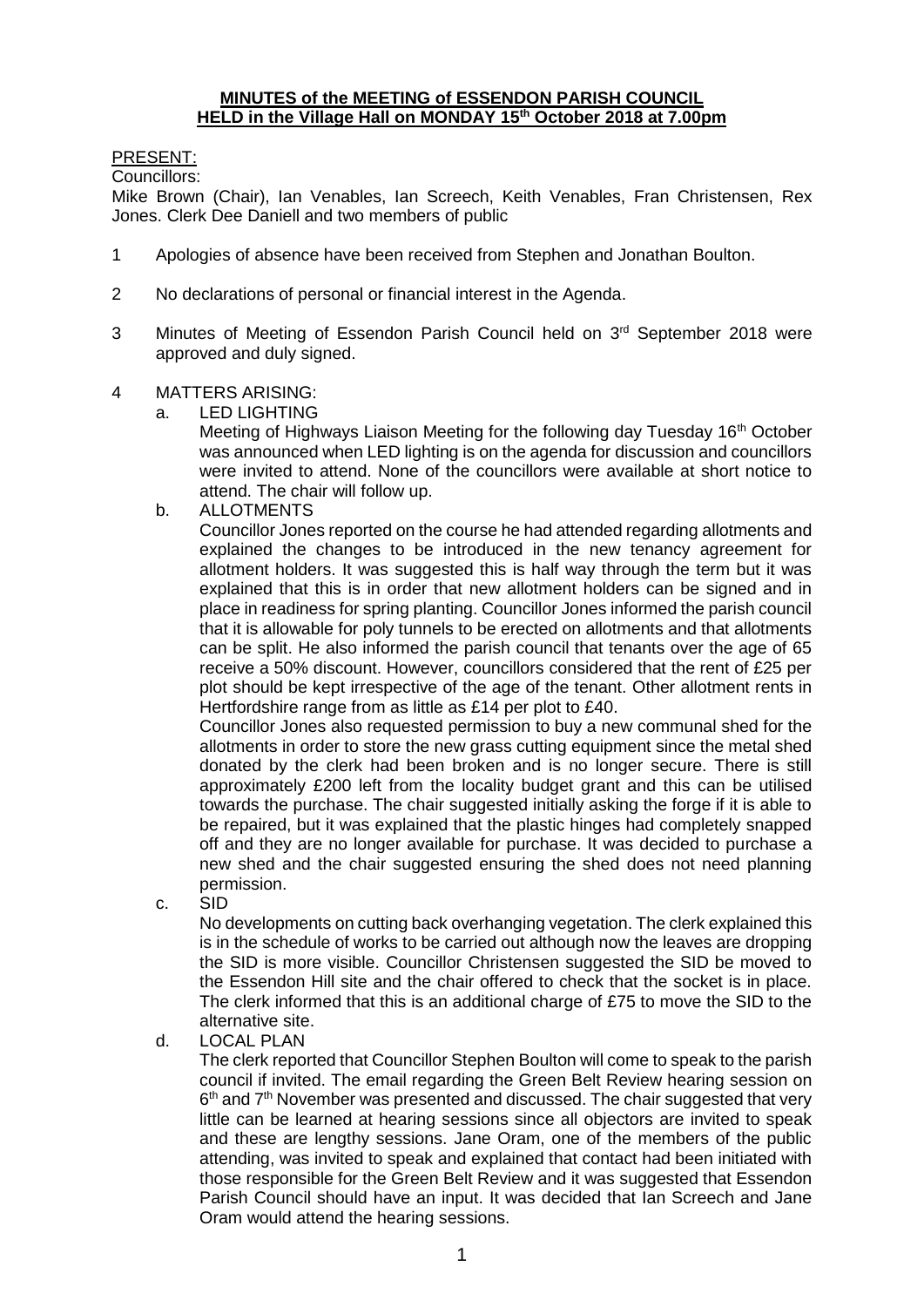- e. VILLAGE HALL RESERVE FUND The cheque for £5000 had not been drawn up as the clerk was unsure on the name of the account. It was decided the clerk would meet with Councillor Screech to establish the transference of funds regulations.
- f. DEFIBRILLATOR

There was a great deal of discussion about the usefulness of a defibrillator in the village. The church was approached to site a defibrillator but the church diocese would not allow it as the church is a historic building. Councillor Screech stated there are 3 minutes in which a defibrillator needs to be activated. The parish council is a public body and a defibrillator would need to be maintained and people trained. The chair thanked Mr Rees for his suggestion and this issued has generated a great amount of interest and passion. It would be useful in an emergency but where does the liability lie. Councillor Ian Venables suggested the parish council perhaps make a donation towards a defibrillator but not take responsibility. It was suggested the parish council is open to an approach for a grant towards a defibrillator if Mr Rees can find a body in the village with a group of people to take responsibility. Proposal : Essendon Parish Council is open to an approach by a body or group of individuals to make a grant towards the purchase of a defibrillator. Proposer: Councillor Ian Venables. Seconder: Councillor Screech. The number of the British Heart Foundation 0131 561 3363 was given out for any members wishing to find more information about defibrillators.

g. FOOTPATH BOARD

The clerk had been sent a further price for a larger sized board after replying in the negative about the A3 footpath noticeboard. For an A2 footpath noticeboard the price quoted was £895. Once again the parish council responded negatively about such an installation in the village.

h. GRIT

It was decided to store the delivery down the side of the village hall and if it is left on a pallett Councillor Ian Venables offered to unload it.

- i. ROSE & CROWN It was reported that the ACV on the Rose & Crown is in place until May 2020 and it will be necessary to reapply six months prior to that date.
- j. CHRISTMAS TREE LIGHTS

We have the lights from last year and the tree stand. A tree lighting date of Thursday 13th December was suggested and Councillor Ian Venables requested parish council funds of approximately £350 towards the event for the tree and mince pies/mulled wine. He confirmed he had been in contact with Essendon Primary School who will again be involved in the event.

# 5 ANY MATTERS RAISED BY THE PUBLIC

a) Any plans for the centenary of WW1 at the War Memorial on November 11<sup>th</sup> at 9.30am. The church is having a service. Jane Oram offered to put lights around the war memorial.

# 6 FINANCE

| Cheques were signed for the following expenditure: |           |
|----------------------------------------------------|-----------|
| Moody Grounds Maintenance Playing Field 2017       | £1,260.00 |
| Moody Grounds Maintenance Playing Field 2018       | £1,260.00 |
| E Bryceland Playground Grass Cutting               | £50.00    |
| CDA Herts Membership 2018                          | £35.00    |
| <b>HAPTC Elections Handout</b>                     | £20.00    |
| <b>HAPTC Allotment Management Training</b>         | £50.00    |
| Essendon Village Hall Meeting Room Rent            | £25.00    |
| D Daniell Printer Ink and Stamps                   | £81.05    |
| Royal British Legion Poppy Wreath Appeal           | £50.00    |
|                                                    |           |

**TOTAL £2,831.05**